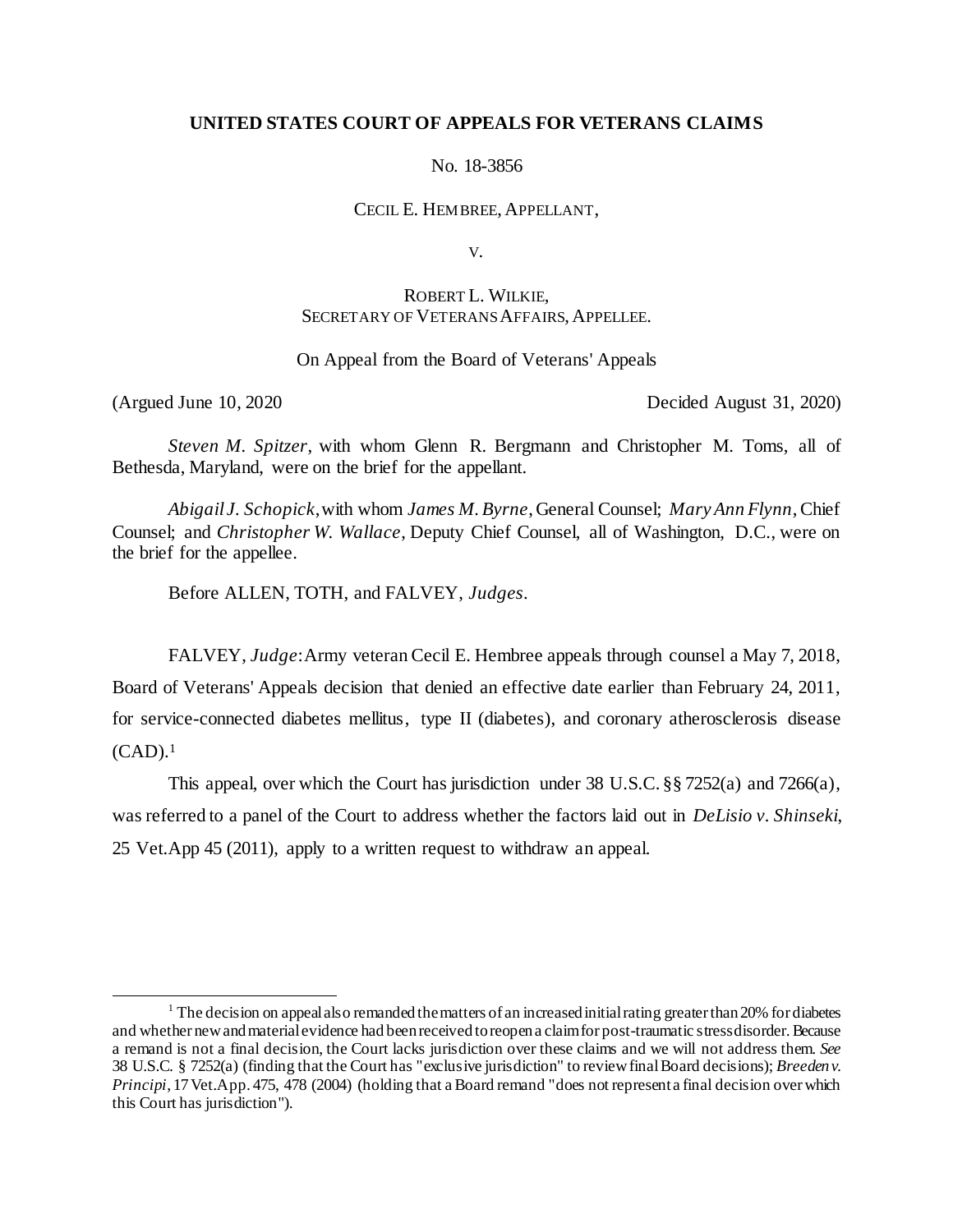We hold that they do not. Instead, when an appellant seeks to withdraw an appeal in writing, 38 C.F.R. § 20.204(b) governs whether that withdrawal is effective. <sup>2</sup> Because Mr. Hembree's written withdrawal fully complies with the regulation, we affirm the Board's decision.

### **I. FACTUAL AND PROCEDURAL BACKGROUND**

Mr. Hembree served on active duty from 1969 to 1971. Record (R.) at 1907. In August 2001, he sought service connection for diabetes based on herbicide exposure, specifically Agent Orange, and secondary service connection for "circulatory conditions." R. at 2315. In May 2005, the regional office (RO) denied his claims for diabetes and a heart condition, which it characterized as CAD. R. at 1361-62. Mr. Hembree did not appeal this decision and it became final.

In May 2007, the veteran requested that VA reopen these previously denied claims, again saying that they stemmed from exposure to Agent Orange. R. at 1326-27. In a June 2008 rating decision, the RO declined to reopen his claims because he had failed to submit new and material evidence. R. at 1120-27. In July 2008, Mr. Hembree filed an informal Notice of Disagreement (NOD), R. at 1100; but, in August 2008, the RO rejected this submission as inadequate and directed him to file a formal NOD instead, R. at 1092.

On September 19, 2008, Mr. Hembree responded with three submissions from his veterans service organization (VSO) representative. The first of these was a typed statement with Mr. Hembree's name, file number, and signature, which stated that he requested "to withdraw all pending claims and appeal." R. 1089. The second was a typed letter from the VSO representative, again bearing Mr. Hembree's name and file number, and stating: "[T]he veteran wishes to submit [an] employment questionnaire and withdraw<sup>[]</sup> all pending claims and appeals." R. at 1090. The third document was the employment questionnaire used for a claim for total disability for individual unemployability (TDIU). R. at 1091.<sup>3</sup>

j

<sup>2</sup> Effective February 19, 2019, VA amended and renumbered 38 C.F.R. § 20.204 to comply with the appeals processing changes mandated by the Veterans Appeals Improvement and Modernization Act of 2017, Pub. L. No. 115-55, 131 Stat. 1105 (Aug. 23, 2017). But the regulatory changes apply only to claims in which VA issues an initial decision after February 19, 2019, unless a "legacy" claimant elects to use the modernized review system. 84 Fed. Reg. at 177. There is no assertion that the new rule should apply here.Thus, we limit our analysis to the 2017 version of the regulation; the law in effect at the time of the Board's May 2018 decision.

 $3 \text{ W}$ e note that Mr. Hembree has been in receipt of a 60% rating for degenerative disc disease of the lumbar spine since September 1997. R. at 1128. This rating alone makes him eligible for TDIU consideration under 38 C.F.R. § 4.16.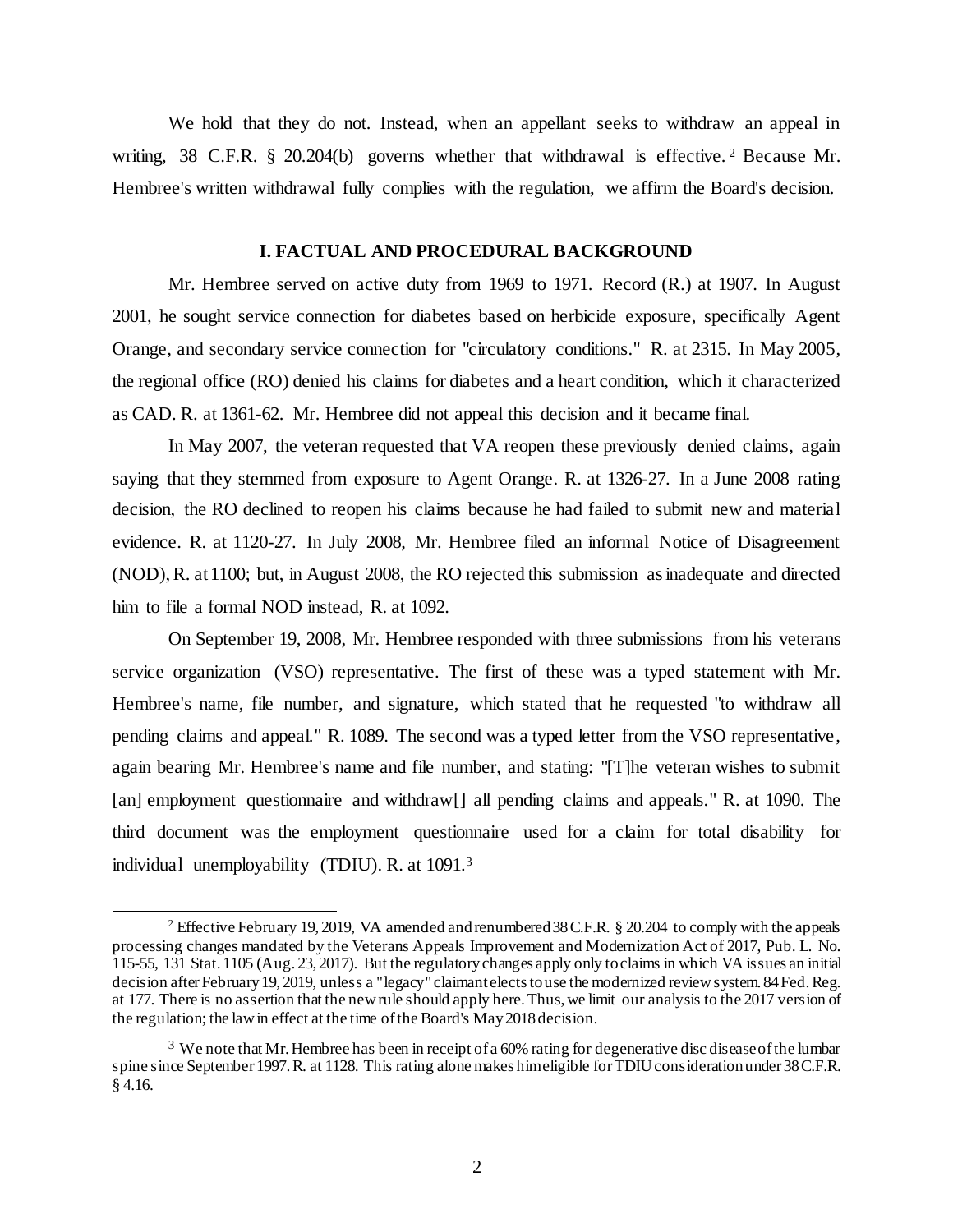On December 10, 2008, Mr. Hembree called VA to check on his TDIU claim. R. at 1081. Then in October 2009, he called again and stated that he was "requesting to discontinue his claim for Agent Orange submitted 12/10/08 due to health reasons" and that "he no longer wishes to pursue benefits at this time." R. at 695. We note that there does not appear to be a December 10, 2008, claim for benefits related to Agent Orange or otherwise. Rather, it was on that date that Mr. Hembree called VA to talk about his TDIU claim. R. at 1081.

In March 2011, Mr. Hembree filed a request to reopen his service-connection claim for diabetes and CAD. R. at 568. VA processed this claim as a "new claim for benefits." R. at 400. In a February 2012 rating decision, the RO granted benefits for both claims, applying the presumption of herbicide exposure applicable to his service in the demilitarized zone (DMZ) in Korea. R. at 402-03. The RO assigned an effective date of February 24, 2011, which stemmed from the date of the liberalizing law that entitled him to presumptive service connection. R. at 402-03.

Mr. Hembree filed an NOD as to the effective date, arguing that he was entitled to an earlier effective date based on the previously filed claims for diabetes and heart disease. R. at 315. In September 2014, the RO issued a Statement of the Case continuing the effective date of February 24, 2011, R. at 104-33; and in October 2014, Mr. Hembree perfected his appeal to the Board, R. at 101-02.

In May 2018, the Board issued the decision on appeal finding that an effective date earlier than February 24, 2011, for diabetes and CAD was not warranted because this date represented the earliest date on which Mr. Hembree could receive benefits under the revised regulation for presumptive service connection based on his service in the Korean DMZ. R. at 8. The Board found that, although he had expressed general disagreement with the June 2008 rating decision, he had withdrawn his appeal of the CAD and diabetes claims in September 2008. R. at 7 And because he had not submitted new and material evidence within one year following the June 2009 rating decision, the decision became final. R. at 7. The Board thus denied an earlier effective date. We are asked to review the Board's finding that the veteran withdrew his appeal.

#### **II. ANALYSIS**

### A. Legal Landscape

We have a well-settled standard for orally withdrawing an appeal. This Court's decision in *DeLisio v. Shinseki* explains that a withdrawal is effective only where it is "explicit, unambiguous ,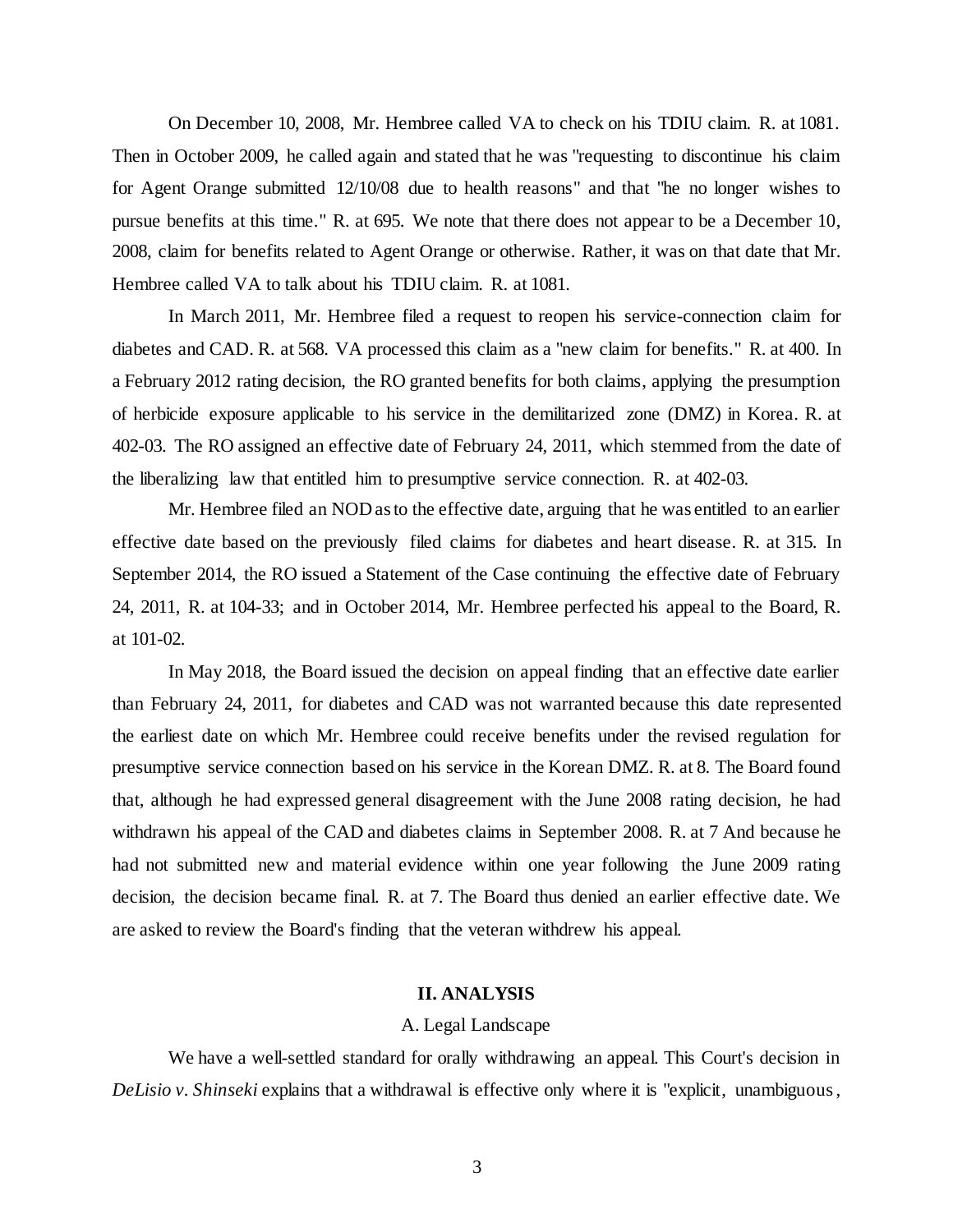and done with full understanding of the consequences of such action on the part of the claimant. " 25 Vet.App. at 57. This standard has its roots in our decision in *Hanson v. Brown*, where we held that the veteran had validly withdrawn his claim when "there [was] no indication that the veteran was misguided or lacked understanding of the consequences of his actions." 9 Vet.App. 29, 32 (1996). Our review in *Hanson* focused "chiefly [on] a 'Report of Contact' contemporaneously prepared by the social worker assigned to evaluate the appellant for PTSD." *Id*.

We relied on *Hanson* in *DeLisio* to articulate our rule that a withdrawal must be "explicit, unambiguous, and done with full understanding of the consequences of such action on the part of the claimant." 25 Vet.App. at 57, *citing Hanson*, 9 Vet.App. at 32. And we used that standard to find that Mr. DeLisio's oral withdrawal was not valid because, even though the "Board member had identified the issues to be discussed, the transcript reflect [ed] neither an explicit discussion of withdrawal nor any indication that Mr. DeLisio understood that he might be withdrawing claims for benefits for any disabilities not discussed." *DeLisio*, 25 Vet. App. at 58.

As the Federal Circuit recently made clear, when the *DeLisio* standard applies, the Board must address all three prongs of the standard—in other words, we need the Board's findings on all three elements to properly review its decision. *See Acree v. O'Rourke*, 891 F.3d 1009, 1014 (Fed. Cir. 2018). At the same time, the Federal Circuit noted that the *DeLisio* standard deals with the "requirements necessary for an effective oral withdrawal of a claim at a board hearing." *Id*. at 1013 n2. Thus, the Federal Circuit explained that it "express[ed] no view on the criteria that must be satisfied when a veteran submits a written request to withdraw a claim." *Id. citing* 38 C.F.R. § 20.204(b). This brings us to the dispute in Mr. Hembree's appeal.

## B. Written Withdrawal of an Appeal

Mr. Hembree argues that the Board erred in finding that he withdrew his 2008 serviceconnection claims for diabetes and CAD because it failed to discuss whether his written withdrawal complied with the requirements set forth in *DeLisio* and affirmed in *Acree.* Appellant's Brief (Br.) at 7-8. The Secretary responds that *DeLisio* and *Acree* dealt specifically with oral withdrawals at a hearing, not written withdrawals as is the case here. Secretary's Br. at 6. This is an important distinction.

Our cases have not addressed a written withdrawal submitted by the veteran. *DeLisio* dealt with an oral withdrawal at a hearing. 25 Vet.App. at 58. *Hanson* dealt with a written notation of the veteran's discussion with a social worker. 9 Vet.App. at 32 (holding that a withdrawal was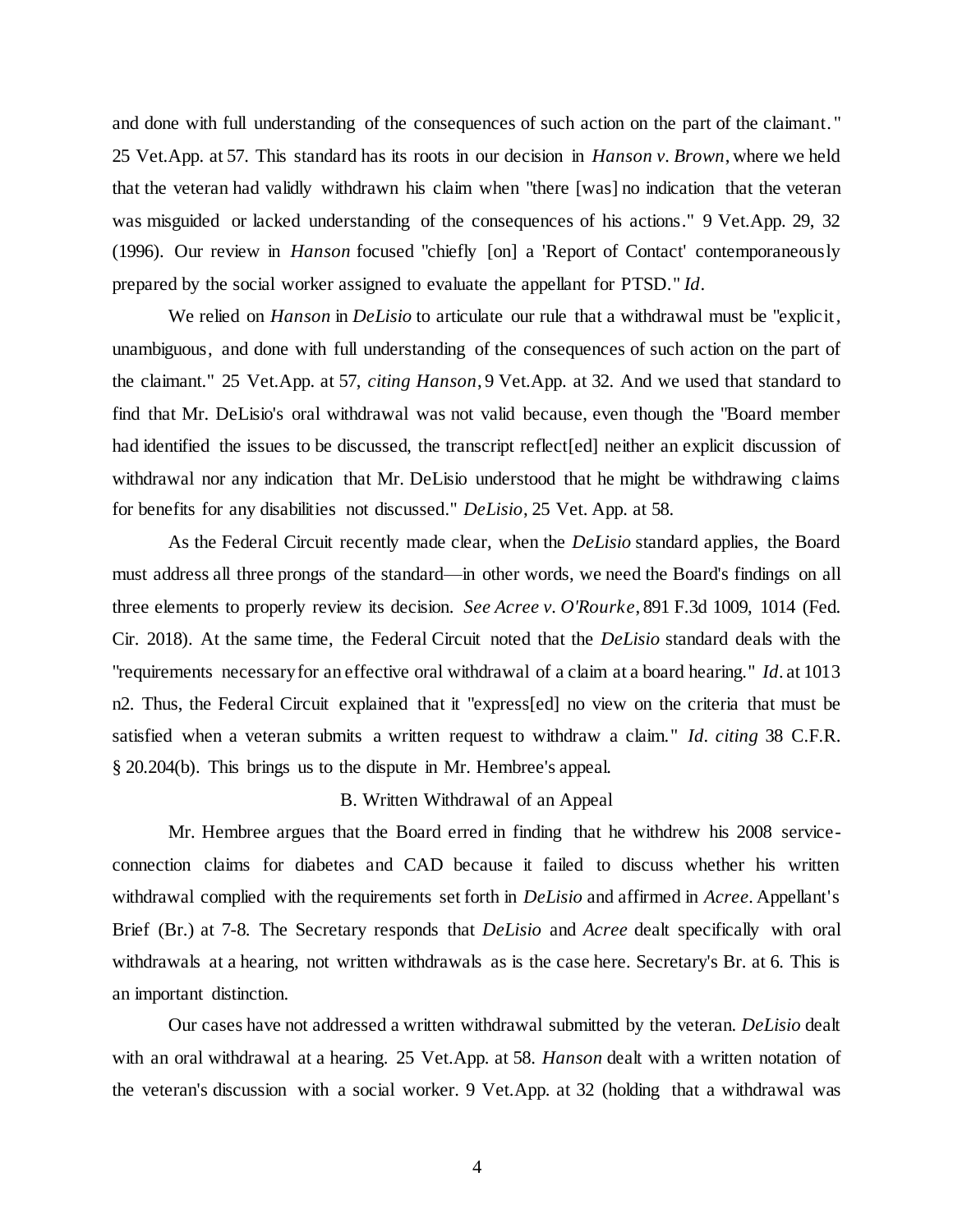valid because there was "no indication that the veteran was misguided or lacked understanding of the consequences of his actions"). *Compare Warren v. McDonald*, 28 Vet.App. 214, 218-19 (2016) (reversing the Board's finding that a report of a phone conversation was a valid withdrawal of appeal because there was "considerable evidence" that a withdrawal was not intended).

Importantly, as the Federal Circuit reminded us in *Acree*, VA has a regulation that deals with written withdrawals—§ 20.204(b). *See* 891 F.3d at 1012 ("Section 20.204(b)(1) sets out with particularity the requirements for making a written request to withdraw a claim.").

A valid regulation has the force and effect of law. *See Chrysler Corp. v. Brown*, 441 U.S. 281, 295 (1979). Thus, absent a challenge to the validity of this regulation, we are bound to apply it.<sup>4</sup> And because this case deals with a regulation, we begin our analysis with its text. *See Good Samaritan Hosp. v. Shalala*, 508 U.S. 402, 409 (1993). If the regulation is not ambiguous, the "regulation then just means what it means—and the court must give it effect." *Kisor v. Wilkie,*  139 S. Ct. 2400, 2415 (2019).

Turning then to the regulation, we see that "[o]nly an appellant, or an appellant's authorized representative, may withdraw an appeal [and that an] appeal may be withdrawn as to any or all issues involved in the appeal." 38 C.F.R.  $\S 20.204(a)$ . To be effective, the "withdrawall] must be in writing [and] must include the name of the veteran, the name of the claimant or appellant if other than the veteran (e.g., a veteran's survivor, a guardian, or a fiduciary appointed to receive VA benefits on an individual's behalf)." 38 C.F.R. § 20.204(b)(1). The withdrawal must also include "the applicable Department of Veterans Affairs file number, and a statement that the appeal is withdrawn." *Id.* And "[i]f the appeal involves multiple issues, the withdrawal must specify that the appeal is withdrawn in its entirety, or list the issue(s) withdrawn from the appeal." *Id*.

As the Federal Circuit observed, the regulation comprehensively lays out the requirements for making a written withdrawal. *See Acree*, 891 F.3d at 1012. Although we don't shut the door on future arguments about its terms, we see no ambiguity in the text of the regulation that we must resolve in this appeal. And neither Mr. Hembree nor the Secretary raises arguments that cast doubt on the meaning of the regulation. Thus, our role now is to enforce the text of the regulation. *See* 

j

<sup>&</sup>lt;sup>4</sup> Mr. Hembree has not challenged the validity of § 20.204. Admittedly, his counsel pivoted to making a constitutional argument at oral argument, but we have "repeatedly discouraged parties from raising arguments that were not presented in an initial brief to the Court." *Norvell v. Peake*, 22 Vet.App. 194, 201 (2008). Thus, we will not take up this belated argument and we leave for another day questions about the validity of this regulation.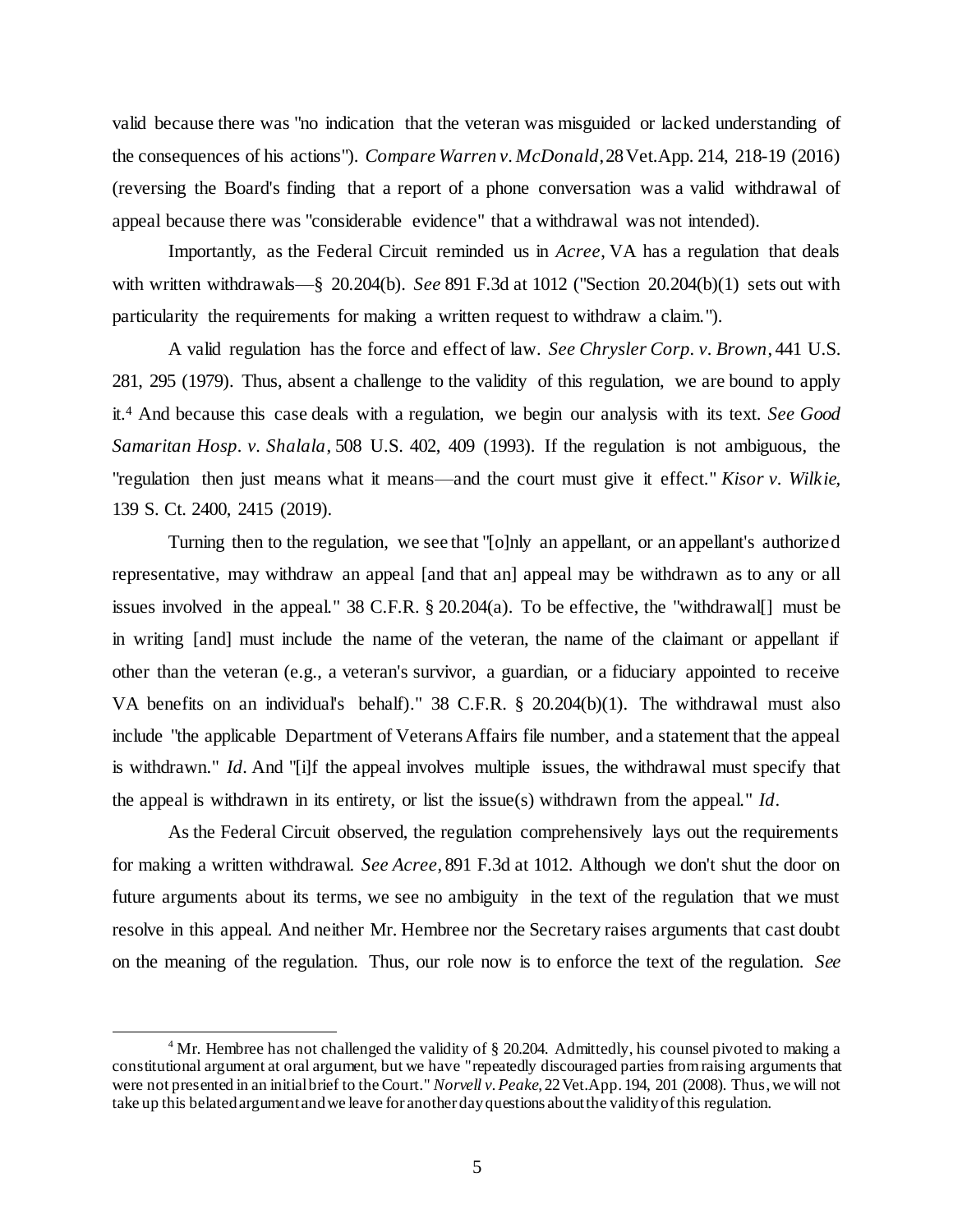*Kisor,* 139 S. Ct. at 2415. And this means that we may not impose the *DeLisio* standard on a written withdrawal.

Admittedly, the regulation's provisions embody the first two *DeLisio* factors—the withdrawal must be explicit and unambiguous. The regulation specifies that a withdrawal include the veteran's file number and a statement that the appeal is withdrawn. 38 C.F.R. § 20.204(b)(1). And if the appeal involves multiple issues, the regulation also requires specificity about whether the entire appeal or only specific issues are withdrawn. *Id.* These regulatory requirements for a written withdrawal mimic the *DeLisio* requirements that an oral withdrawal be explicit and unambiguous. But, unlike *DeLisio*, the regulation does not leave room for us to read into it a requirement for an affirmative inquiry into whether the withdrawal is done with full understanding.

This is for two reasons. First, because the regulation does not impose such a requirement, as we explained, we may not add it to the regulation. And second, under the regulation, a withdrawal is effective when received and an appellant may renew his or her appeal after withdrawing it. *See* 38 C.F.R. §§20.204(b)(3), 20.204(c). If a written withdrawal is to be effective when received, then an adjudicator cannot reasonably be required to wait to give it effect depending on what happens after it is submitted. And the fact that the appellant can renew the appeal after withdrawing it shows us that the regulation contemplates the appellant changing his or her mind or undoing the withdrawal if it is submitted by mistake or if there is a change in circumstances. But forcing an inquiry into the veteran's subjective understanding following the written withdrawal would impermissibly negate these provisions of the regulation, something we may not do. *See Ravin v. Wilkie*, 30 Vet.App. 310, 315 (2018).

This is why the Board should ordinarily confine itself to deciding whether the withdrawal is valid based on examining the written submission to determine whether it complies with the requirements laid out in § 20.204(b). Of course, if the written withdrawal is itself ambiguous—for example, if it fails to adequately specify which claim is being withdrawn—the Board may need to consider other evidence. Moreover, when considering whether the submission is ambiguous, the Board should not lose track of the pro-claimant nature of the VA system. *See Elkins v. Gober,* 229 F.3d 1369, 1376 (Fed. Cir. 2000). But this is not the appropriate case to decide what ambiguity or deviation from § 20.204 negates a withdrawal. It is enough to say that, if the withdrawal includes the name of the appellant and the file number and unambiguously identifies the claims to be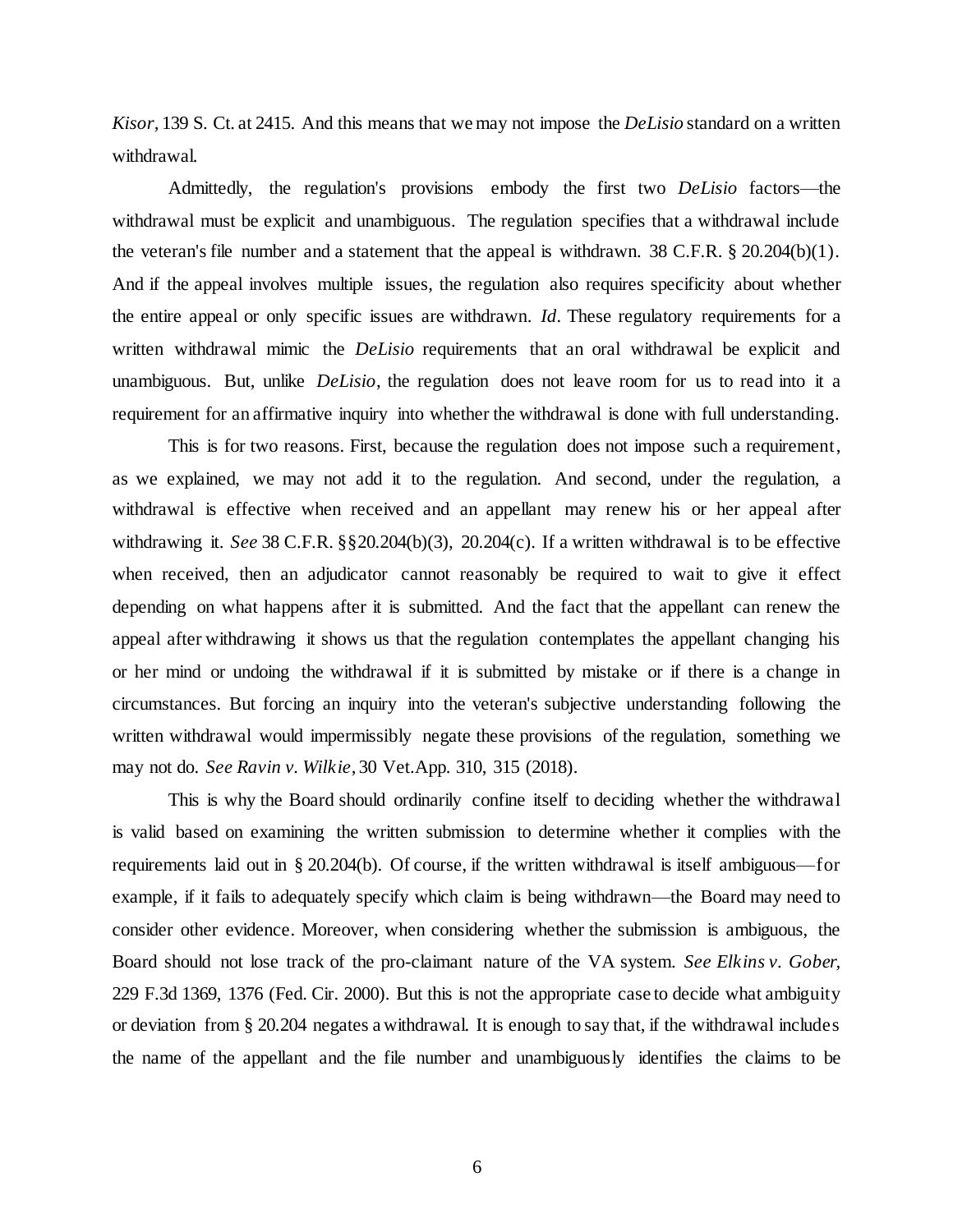withdrawn, then the written withdrawal will be considered valid and the Board need not look to other evidence to find it so.

Such a reading of § 20.204 gives effect to the regulatory requirements for withdrawing a claim because the Board must ensure that those requirements are met before concluding a claim is withdrawn. At the same time, such a reading gives full effect to the provisions that make withdrawals effective upon receipt and allow a veteran to change his or her mind following a written withdrawal and renew the appeal. Further, the requirements for specificity, found in § 20.204(b), and the ability to renew an appeal under  $\S 20.204(c)$  act to protect the appellant's interest in the claim, much like the "understanding" requirement of *DeLisio*.

That said, the regulation does not leave room for the kind of subjective inquiry into the veteran's understanding that is required under *DeLisio*. Putting aside that the text of the regulation breaks down if we try to wedge in all three elements, there are practical considerations that limit *DeLisio's* applicability to written withdrawals. As the Federal Circuit noted: "it is unlikely to be unduly burdensome for the hearing officer to determine—either by questioning the representative or by contacting the veteran directly—that the veteran firmly intends to withdraw a claim and understands the consequences of claim withdrawal." *Acree*, 891 F.3d at 1015. Although this makes sense in the hearing context, requiring VA to make an affirmative inquiry when the claimant or a representative submits an otherwise explicit and unambiguous written withdrawal imposes a heavier burden.<sup>5</sup>

We thus hold that *DeLisio* does not apply to written withdrawals of an appeal. Instead, the regulation controls when the veteran or his or her representative submits a written withdrawal of an appeal. When the Board must analyze whether a written withdrawal is effective, its chief questions are whether the written withdrawal falls under § 20.204(b) and, if so, whether it complies with that regulation's requirements. If the answer to both questions is yes, then that is generally the end of the matter. Whether any post-withdrawal information *could* call the propriety of that withdrawal into question is not an issue we need to address today.

### C. Application to Mr. Hembree

With this standard clarified, we turn to Mr. Hembree's appeal. The Board noted that he submitted an NOD in July 2008. R. at 5. But after the RO requested more information, "in [his]

j

 $<sup>5</sup>$  Nothing stops the Secretary from clarifying an ambiguous withdrawal, either by phone or in writing. But</sup> we decline to impose such a requirement when the withdrawal fully complies with § 20.204.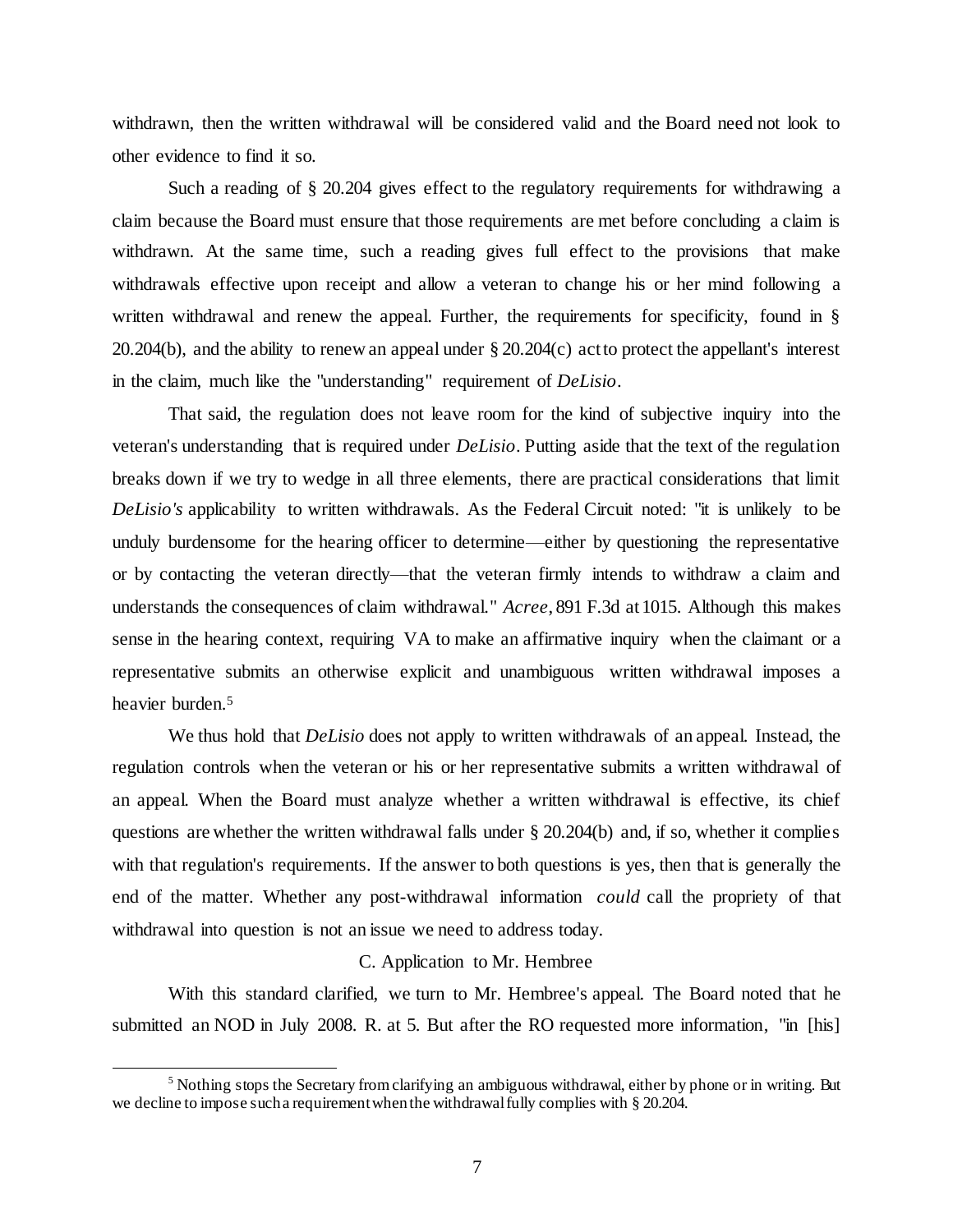September 2008 correspondence, the [v]eteran requested to withdraw all pending claims and appeals." R. at 5. The Board thus found that the veteran withdrew his appeal. R. at 7. The question before us is whether it erred.

Like the Board, we focus on the documents that VA received on September 19, 2008 specifically, the statement signed by Mr. Hembree, R. at 1089, and the letter from his VSO, R. at 1090. Because Mr. Hembree had started his appellate process, § 20.204 applies and we consider whether the two documents comply with the requirements set out in  $20.204(b)(1)$ .

Both documents, one signed by Mr. Hembree and the other signed by his VSO, contain Mr. Hembree's name and his file number, and both say that all pending claims and appeals are withdrawn. R. at 1089, 1090. This is just as 38 C.F.R. § 20.204(b)(1) requires. Mr. Hembree argues that his September 2008 submission and subsequent conduct call into doubt his intent and understanding of his withdrawal. But when the written document is not ambiguous, the veteran's subsequent conduct does not come into play. And the withdrawal is effective when received. *See*  38 C.F.R. § 20.204(b)(3). Mr. Hembree told VA that he wanted to withdraw "all pending claims and appeals" and that's what happened. R. at 90. And it happened when he submitted these documents. We see no ambiguity in Mr. Hembree's withdrawal. Nor can we find a defect that would make § 20.204 inapplicable.

Even if Mr. Hembree's October 2009 phone call to VA had some relevance, which it doesn't, that call perhaps suggests that Mr. Hembree was confused about what happened in December 2008. R. at 695. That is the date of the claim he mentioned and seems to pertain to a TDIU claim. But the withdrawal at issue took place in September 2008. Mr. Hembree fails to show us how his call is relevant, just as he fails to show ambiguity in "all claims and appeals." R. at 90. In short, we find no error in the Board's conclusion that his withdrawal was valid.

This holds true even with the sparse consideration from the Board. We are required to take due account of the rule of prejudicial error. 38 U.S.C. § 7261(b)(2) (requiring the Court to "take due account of the rule of prejudicial error"); *Shinseki v. Sanders*, 556 U.S. 396, 409 (2009) (holding that the harmless-error analysis applies to the Court's review of Board decisions and that the burden is on the appellant to show that he or she suffered prejudice as a result of VA error). Considering harmless error necessarily takes us "beyond the Board's analysis because '[t]he Board cannot predict every instance in which it might be found to have committed error,' and, therefore, 'cannot be expected to make specific factual findings that might facilitate a prejudicial error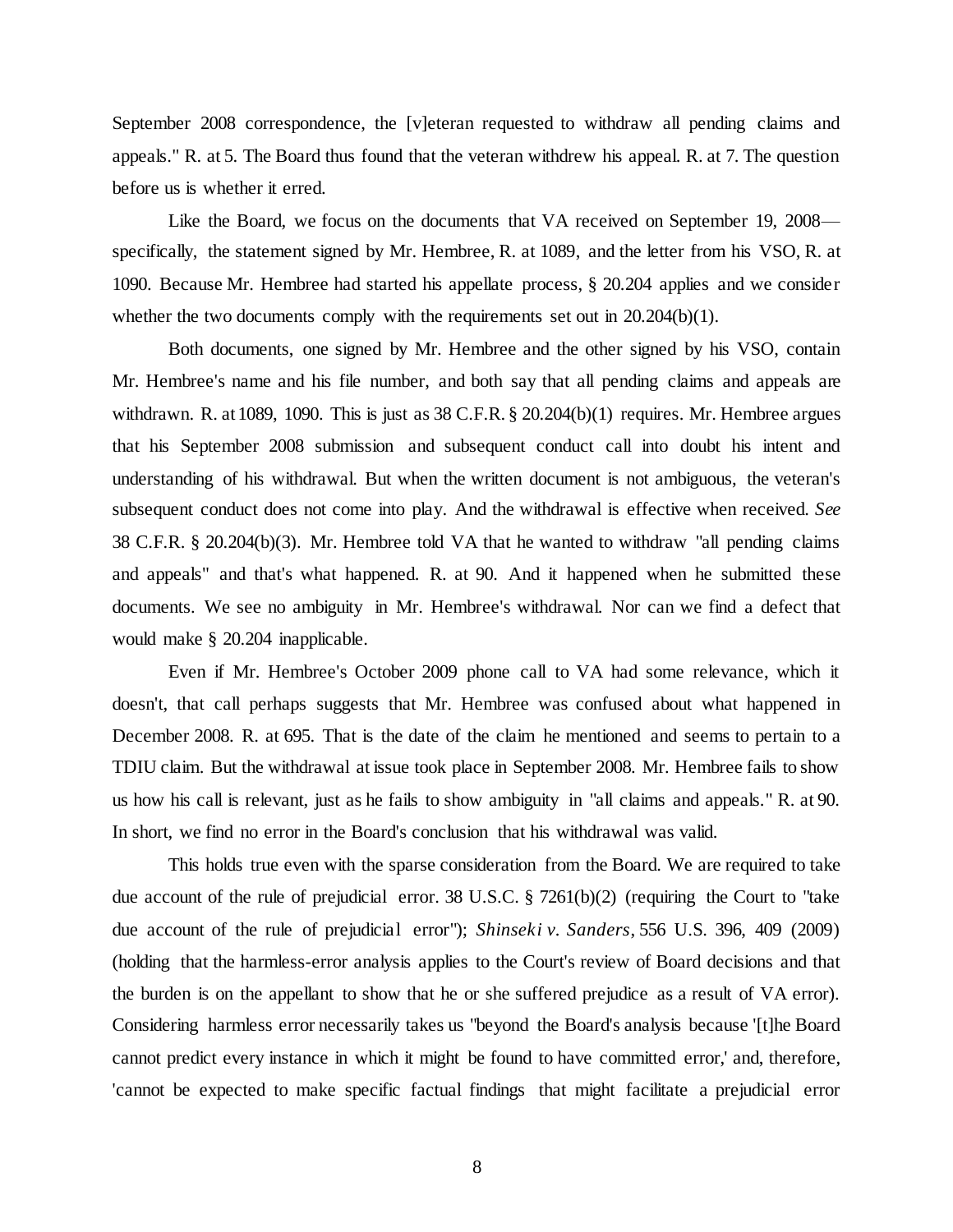analysis.'" *Simmons v. Wilkie*, 30 Vet.App. 267, 284 (2018) (quoting *Vogan v. Shinseki*, 24 Vet.App. 159, 163 (2010)), *aff'd*, 964 F.3d 1381 (Fed. Cir. 2020).

Because we detect no ambiguity on the face of the veteran's withdrawal, we find no reason why the Board needed to mechanically check off the elements of § 20.204(b) when Mr. Hembree did not challenge his withdrawal until he got to the Court. The Board had a document that facially complied with the regulation for withdrawing claims and a veteran who did not contend that this withdrawal was invalid. We do "not require the Board to assume the impossible task of inventing and rejecting every conceivable argument in order to produce a valid decision." *Robinson v. Peake*, 21 Vet. App. 545, 553 (2008), *aff'd sub nom*.*Robinson v. Shinseki*, 557 F.3d 1355 (Fed. Cir. 2009). Without a reasonable argument that Mr. Hembree's submissions did not seek to withdraw his claim, the Board did not need to confirm the undisputed fact that the veteran's submissions complied with the regulation. Nor would it make sense to remand the matter to the Board for a pro forma analysis. *See Soyini v. Derwinski*, 1 Vet.App. 540, 546 (1991) (explaining that the Court will not remand for better reasons and bases "in the face of overwhelming evidence in support of the result in a particular case . . . [as this] would result in this Court's unnecessarily imposing additional burdens on the [Board and VA] with no benefit flowing to the veteran."

In short, because Mr. Hembree's September 2008 written submissions fully complied with the requirements of  $\S$  20.204(b)—they stated his name, file number, and that all claims were withdrawn—the Board correctly found that he withdrew his appeal, and so we affirm the Board decision. We do so without addressing how VA should resolve ambiguity under § 20.204(b) because Mr. Hembree's submissions complied with the regulation and are unambiguous. Nor do we foreclose the possibility that, in an appropriate case, post-withdrawal evidence *could* call the effectiveness of the withdrawal into question; this is not the appropriate case.